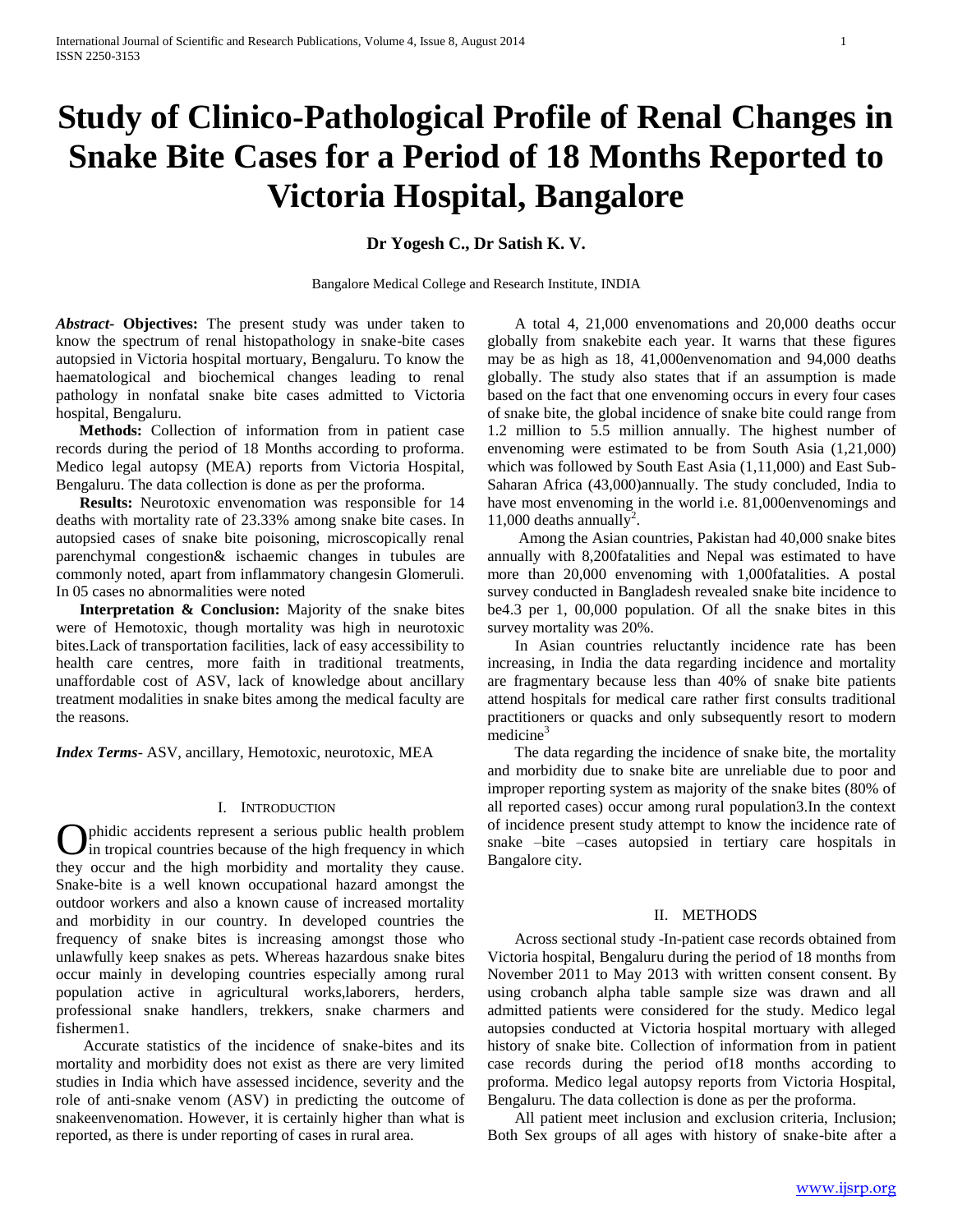valid informed consent. Cases admitted to Victoria hospital of Bengaluru city with alleged history of snake bite. Autopsy done at Victoria hospital mortuary with alleged history of snake bite. Obscure histories are excluded; Cases with no visible snake bite mark. Bite from other reptiles/animals, Patients with history of bleeding disorders like ITP, Heamophilia,Patients who went DAMA or who were referred to other centres were excluded. Collected data were analysed by using SAS-6.50 version, univariate analysis were employed to draw the significant inference.

### III. RESULT

 Majority of the cases about 54 %occurred at the age group of 20 – 39yrs. Male Predominance were noted in 20-29yrs and female predominance in age group of 30-39yrs. The two-tailed P value equals 0.0261 & statistically significant. 30.69% of victims were farmers. Of the male victims maximum 43.85% were farmers. Similarly in female victims 84.81% were housewives, followed by 18.96% labourers. Among the study group, 7.22% of the subjects were illiterate and 92.78%were literates of which 43.34% had primary education, 37.02% had secondary education, 10.08%were at PUC level and 1.58% was graduates. Maximum victims 62.75% belonged to rural region. There is a statistically significant association of occurrence of cases in rural areas when compared to urban area. In autopsied cases of snake bite poisoning, microscopically renal parenchymal congestion& ischaemic changes in tubules are commonly noted, apart from inflammatory changes in Glomeruli. In 05 cases no abnormalities were noted.



**Figure 1: Fang mark on left foot**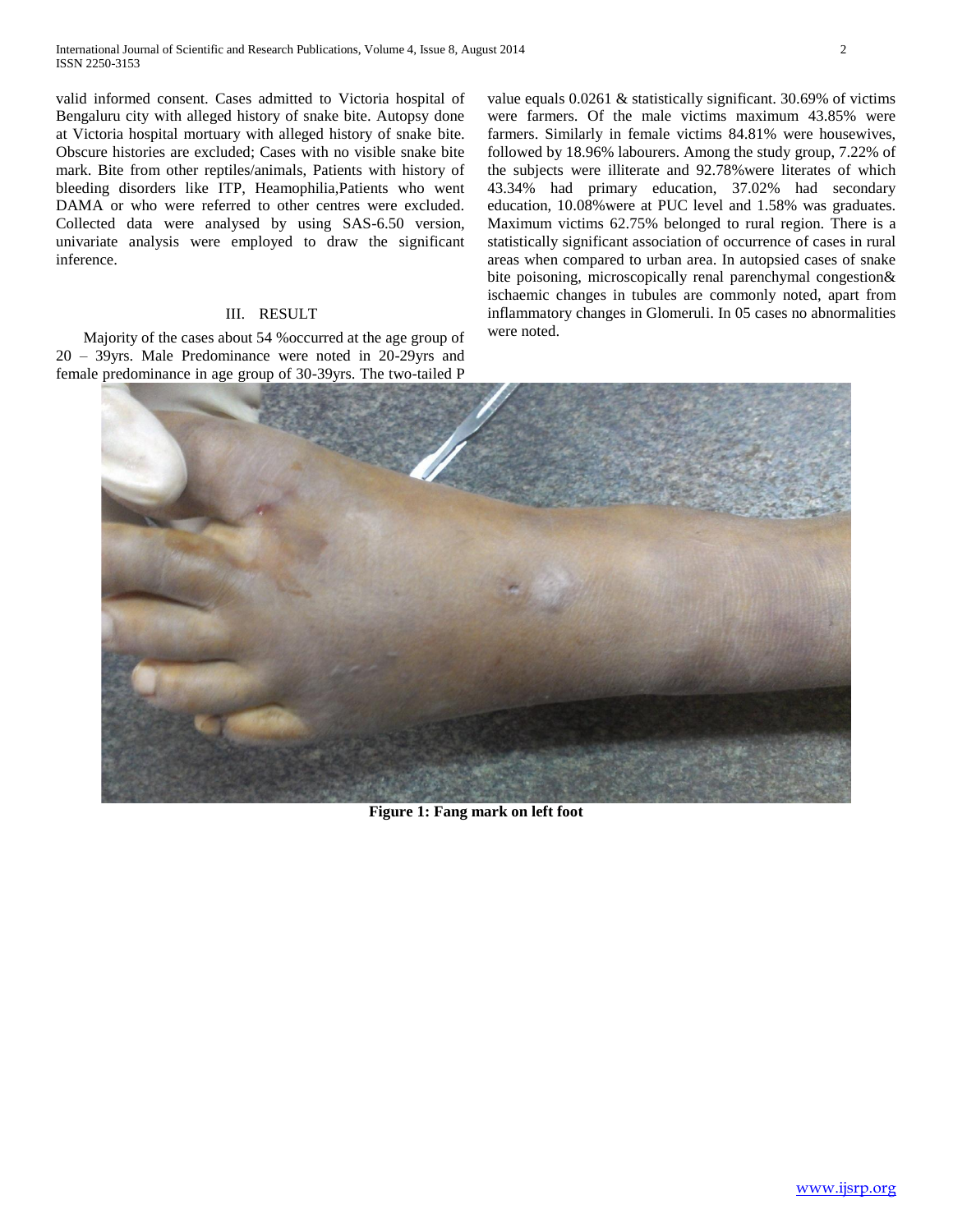

**Figure 2: Fang mark on right foot**



**Figure 3: Gross changes in kidney**

# IV. DISCUSSION

In the present study, maximum victims belonged to  $20 - 39$ yrs age group. Among285 males and 158 females, 57.89% and 48.73% victims belonged to 20- 39 yrs age group respectively. In both the sex groups, a statistically significant difference was found to be occurrence of snake bite among 20– 39 yrs age group. Of both the sex groups, males were predominant 64.33% as compared to females35.66%, with male to female ratio of 1.8:1.Similar observations were made in studies conducted by Kulkarni ML & Anees S(1994)33 in Karnataka, Ganneru B & Sasidhar RB (2007)20 in Andra Pradesh and Suchitra N et al.

(2008)22 in Kerala. This observation is not consistent with the findings recorded in the study conducted by Monterio NP et al. (2010)24 in Manipal, where female predominance was recorded with male to female ratio of 1:1.5.The probable reason for predominance in males and 20-39 yrs age group is increased agricultural activity among these individuals. Maximum victims 31% were farmers by occupation. Among the male victims, majority 44% were farmers. Among female victims, majority 85% were Housewives followed by labourers constituting 19%.The above observations made in the study are consistent with the studies conducted by Lal P et al. (2001)17 in JIPMER Hospital Pondicherry, Chauhan S et al.(2005)19 in PGIMER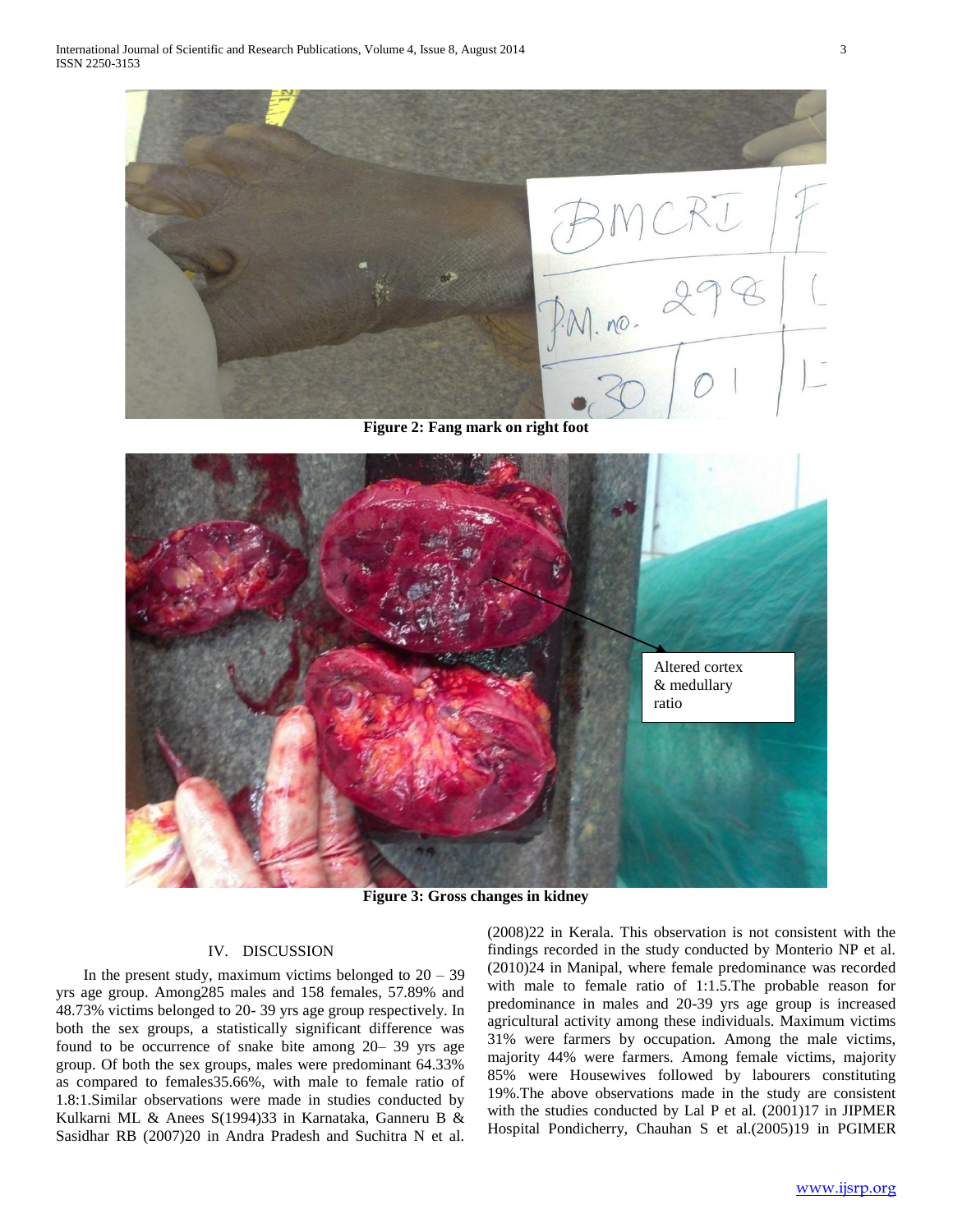Hospital Chandigarh and Shetty AK & Jirli SP (2010)25 in Belgaum. The predominance of farmers can be attributed to increased frequency of human confrontation with snakes in agricultural fields owing to the snakes habits, habitat and prey preferences.

 Observation depicts that victims with non technical (unskilled) education are more involved in agricultural works, hence more exposed to snake bites. The low literacy level also leads to lack of knowledge regarding precautions to be taken to avoid snake bites. In this study, maximum percent 37.86% of snake bites occurred between12.01PM to 6 PM followed by 27.89% between 6PM to 12AM.Similar finding was observed in the study conducted by Bawaskar HS et al. (2008) in rural Maharashtra and Monterio NP et al (2010) in Manipal.

 Majority of the victims 36.59% had bites on foot followed by bites on hands in 25.68%. Maximum 64.09% bites were on lower limbs (foot-161&leg- 121).Among the 443 cases, 63.20% (280) approached primary health centers first, of which only 40%of cases received ASV.A similar observation was made in the study conducted by Chauhan S et al.(2005)19 in PGIMER Hospital, Chandigarh.

 Among the 443 cases, the most common presenting symptom was pain at local site onstituting 84.87% followed by bleeding which constituted 36.79%. This observation depicts that pain at bite site is not a constant feature ASV was administered in 82% cases (362 victims). Of there maining 81 cases, 78 cases were not given ASV as there were no clinical manifestations of envenomation and in 3 cases ASV was not given as the patient had severe reactions, thus the patient was maintained on ancillary treatment. Of the 362 victims who received ASV, 62% cases needed 5 to 20 vials. 2 cases with hemotoxic envenomation had persistent bleeding & given >50 vials of ASV.In studies conducted by Bawaskar HS (2002)18 in Mahad region of Maharashtra, majority required 10 vials; Singh J (2008)23 in North Indian Military Hospital, mean ASV required was 180 ml and ranged from 9 to 32 vials and Monterio NPet al (2010)24 in Manipal, average ASV requirement was 12.4 vials. In this study, most of the victims 43% had hemotoxic envenomation. Mortality rate of 04% (8 cases) was recorded. Neurotoxic envenomation was responsible for 14deaths with mortality rate of 23.33%.The observations in other studies varied with the geographical regions in which the studywas conducted. Similar observations were made in the studies conducted by Kulkarni ML &Anees S (1994)33 in Karnataka and Bawaskar HS et al. (2008)21 in rural Maharashtra.

### V. CONCLUSION

 Incidence and mortality due to snake bite can be altering by the way of educate the rural people beside to take accurate preventive measures. Faculty development training programme dissent to staff members for intervene to curb snake bite for good therapeutic options.

## ACKNOWLEDGEMENT

 Authors acknowledge the Department of Forensic science, Victoria, BMCRI, Professor and HOD and Dean of Bangalore Medical College and Research Institute, Bangalore

#### **REFERENCES**

- [1] Alirol E, Sharma SK, Bawaskar HS, Kuch U, Chappuis F (2010) Snake Bite inSouth Asia: A Review. PLoS Negl Trop Dis 4(1): e603. Available from:http://www.dx.doi doi:10.1371/journal.pntd.0000603.
- [2] Kasturiratne A, Wickremasinghe AR, Silva N, Gunawardena NK,PathmeswaranA, Premaratna R, et al. The Global Burden of Snakebite: A Literature Analysisand Modelling Based on Regional Estimates of envenoming and Deaths. WHO.Available from: http://www.dx.doi.org/10.1371/journal.pmed.0050218.
- [3] Chippaux JP. Snake-bites: appraisal of the global situation. Bulletin of the WorldHealth Organization. 1998;76(5):515-24.
- [4] Mohapatra B, Warrell DA, Suraweera W, Bhatia P, Dhingra N, Jotkar RM et al.Snakebite Mortality in India: A Nationally Representative Mortality Survey. PLoSNegl Trop dis. 2011 Apr;5(4):e 1018.
- [5] B.Vijayraghavan. A Book For India. Occasional Papers No 4, Chennai SnakePark.
- [6] Whitaker R, Whitaker S. Analysis of Snakebite Data from PappinisseriVishchikilsa Society, Kannur, Kerala (India). Calicut Medical Journal2005;4(2):e2. Available from: http://www.calicutmedicaljournal.org/2006/4/2/e2.
- [7] Registrar General of India. Report on causes of death in India, 2001– 2003:Sample Registration System. New Delhi: Government of India. 2009. Available:http://cghr.org/publications/Causes\_of\_death\_2001- 03\_20RGI\_CGHR.pdf (accessed 2011)96
- [8] Mattison C. Snakes of the World. Bounty Books.
- [9] B. Vijayraghavan. 400 Questions Answered About Snakes With Special Reference To Snakes In India.
- [10] Smith MA. The Fauna of British India, Ceylon and Burma including the whole ofthe Indo-Chinese sub-region. Today & Tomorrow Printers &Publishers, NewDelhi. 1981; vol 3.
- [11] Joerg Blessmann, Chanhom Khonesavanh, Phanalone Outhaithit, SaikhamManichanh, Konkeo Somphanthabansouk and Phaisy Siboualipha. VenomousSnake bites in Lao PDR:vol 41.No1.2010 Jan:195-202
- [12] Jae Seok Kim, Jae Won Yang, Min Soo Kim, Seung Tae Han, Bi Ro Kim, Myung Sang Shin, et al, Coagulopathy in patients who experience snakebite; The KoreanJournal of Internal Medicine :2008 june: 23:94-99.
- [13] Alain Bernheim, Enrico Lorenzetti, Abraham Licht, Kurt Markwalder, MarkusSchneemann. Three cases of severe neurotoxicity after cobra bite (Najakaouthia);Swiss Med Wkly 2001;131:227-228.
- [14] Graham Ireland, Simon GA Brown, Nicholas A Buckley, Jeff Stormer, Bart JCurrie, Julian White,et al. Changes in serial laboratory test results in snakebitepatients: when can we safely exclude envenoming?; MJA 2010; 193: 285–290.
- [15] Eric K. I. Omogbai†, Zuleikha A. M. Nworgu, Michael A. Imhafidon, AnwakangA. Ikpeme, David O. Ojo and Charles N. Nwako. Snake bites in Nigeria: A studyof the prevalence and treatment in Benin City: Tropical Journal of PharmaceuticalResearch, June 2002; 1 (1): 39-44.97
- [16] Patri´cia aline boer-lima, Jose´ antonio rocha gontijo, and Maria alice da cruz-ho¨ fling; Bothrops moojeni snake venom-induced renal Glomeruli Changes in rat:am. J. Trop. Med. Hyg., 67(2), 2002, pp. 217–222.
- [17] Lal P, Dutta S, Rotti SB, Danabalan M, Kumar A. Epidemiological Profile ofSnakebite cases admitted in JIPMER Hospital. Indian journal of CommunityMedicine. 2001; vol 26:1.
- [18] Bawaskar HS. Profile of snakebite envenoming in Western Maharashtra, India.Trans of the Royal Soc of Trop Med and Hyg. 2002;96:79-84.
- [19] Chauhan S, Faruqi S, Bhalla A, Sharma N, Varma S, Bali J. Pre-hospital treatmentof snake envenomation in patients presented at a tertiary care hospital inNorthwestern India. J venom anim toxins incl Trop Dis. 2005; vol 11.
- [20] Ganneru B, Sashidhar RB. Epidemiological profile of snake-bite cases fromAndhra Pradesh using immunoanalytical approach. Indian J Med Res